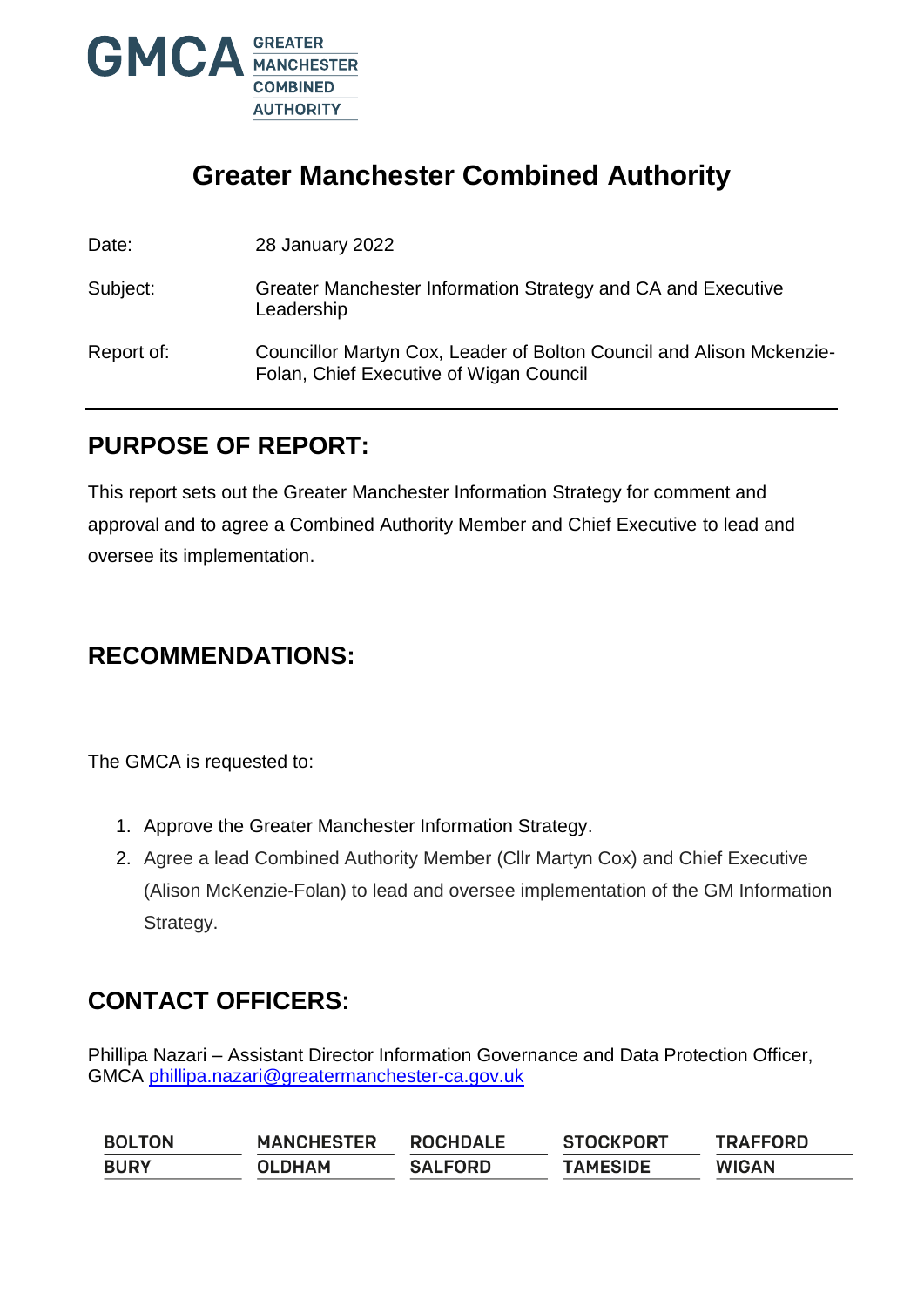# **Equalities Impact Assessment Results:**

| <b>Impacts Questionnaire</b>                                         |        |                                                                                                                                                                                                                                                                                                                                                                                                                                                                                                                                                                                                              |  |  |  |  |
|----------------------------------------------------------------------|--------|--------------------------------------------------------------------------------------------------------------------------------------------------------------------------------------------------------------------------------------------------------------------------------------------------------------------------------------------------------------------------------------------------------------------------------------------------------------------------------------------------------------------------------------------------------------------------------------------------------------|--|--|--|--|
| <b>Impact Indicator</b>                                              | Result | Justification/Mitigation                                                                                                                                                                                                                                                                                                                                                                                                                                                                                                                                                                                     |  |  |  |  |
| Equality and Inclusion                                               | G      | Reducing inequality is a key aim of all our work, and we should use information<br>appropriately to tackle inequality, reducing exclusion and raising aspirations.<br>We will aim to reduce inequality by improving information accessibility.<br>Using information effectively to support the delivery of services for the people and businesses<br>of Greater Manchester.<br>Maintaining public trust and confidence in how their inofmration is used.<br>Better management, use and sharing of information, not about restricting innovative<br>behaviour or developing new services and ways of working. |  |  |  |  |
| Health                                                               | G      | Using information effectively to support the delivery of health services for the people and<br>businesses of Greater Manchester.                                                                                                                                                                                                                                                                                                                                                                                                                                                                             |  |  |  |  |
| Resilience and<br>Adaptation                                         |        |                                                                                                                                                                                                                                                                                                                                                                                                                                                                                                                                                                                                              |  |  |  |  |
| Housing                                                              |        |                                                                                                                                                                                                                                                                                                                                                                                                                                                                                                                                                                                                              |  |  |  |  |
| Economy                                                              | G      | Developing career pathways for information professional roles.<br>Development and take-up of national apprenticeship for information governance and data<br>protection.                                                                                                                                                                                                                                                                                                                                                                                                                                      |  |  |  |  |
| Mobility and<br>Connectivity                                         | G      | Better use of personal information supports every digital priority. Placing a premium on the<br>information and data we steward is essential to ensuring everyone in our city region is able<br>to benefit.<br>It is vital that digital infrastructure for data sharing can be delivered efficiently and safely to<br>ensure it is sustainable.<br>Providing assurance to support the development of GM digital transformation programmes<br>and projects.                                                                                                                                                   |  |  |  |  |
| Carbon, Nature and<br>Environment                                    |        |                                                                                                                                                                                                                                                                                                                                                                                                                                                                                                                                                                                                              |  |  |  |  |
| Consumption and<br>Production                                        |        |                                                                                                                                                                                                                                                                                                                                                                                                                                                                                                                                                                                                              |  |  |  |  |
| Contribution to achieving the<br>GM Carbon Neutral 2038 target       |        |                                                                                                                                                                                                                                                                                                                                                                                                                                                                                                                                                                                                              |  |  |  |  |
| <b>Further Assessment(s):</b><br><b>Equalities Impact Assessment</b> |        |                                                                                                                                                                                                                                                                                                                                                                                                                                                                                                                                                                                                              |  |  |  |  |
| Positive impacts overall,<br>whether long or short<br>term.          |        | Mix of positive and<br>Mostly negative, with at<br>least one positive aspect.<br>negative impacts. Trade-<br><b>Negative impacts overall.</b><br>offs to consider.<br>Trade-offs to consider.                                                                                                                                                                                                                                                                                                                                                                                                                |  |  |  |  |

# **Carbon Assessment Results:**

| <b>Carbon Assessment</b>                         |        |                                                                      |                          |                                                                         |  |                                                                                 |  |                                                                              |
|--------------------------------------------------|--------|----------------------------------------------------------------------|--------------------------|-------------------------------------------------------------------------|--|---------------------------------------------------------------------------------|--|------------------------------------------------------------------------------|
|                                                  |        |                                                                      |                          |                                                                         |  |                                                                                 |  |                                                                              |
| <b>Overall Score</b>                             |        |                                                                      |                          |                                                                         |  |                                                                                 |  |                                                                              |
| <b>Buildings</b>                                 | Result |                                                                      | Justification/Mitigation |                                                                         |  |                                                                                 |  |                                                                              |
| New Build residential                            | N/A    |                                                                      |                          |                                                                         |  |                                                                                 |  |                                                                              |
| Residential building(s)<br>renovation/maintenanc | N/A    |                                                                      |                          |                                                                         |  |                                                                                 |  |                                                                              |
| New Build Commercial/<br><b>IIndustrial</b>      | N/A    |                                                                      |                          |                                                                         |  |                                                                                 |  |                                                                              |
| Transport                                        |        |                                                                      |                          |                                                                         |  |                                                                                 |  |                                                                              |
| Active travel and public<br>transport            | N/A    |                                                                      |                          |                                                                         |  |                                                                                 |  |                                                                              |
| Roads, Parking and<br>Vehicle Access             | N/A    |                                                                      |                          |                                                                         |  |                                                                                 |  |                                                                              |
| Access to amenities                              | N/A    |                                                                      |                          |                                                                         |  |                                                                                 |  |                                                                              |
| Vehicle procurement                              | N/A    |                                                                      |                          |                                                                         |  |                                                                                 |  |                                                                              |
| Land Use                                         |        |                                                                      |                          |                                                                         |  |                                                                                 |  |                                                                              |
| Land use                                         | N/A    |                                                                      |                          |                                                                         |  |                                                                                 |  |                                                                              |
| No associated<br>carbon impacts<br>expected.     |        | High standard in<br>terms of practice<br>and awareness on<br>carbon. |                          | Mostly best practice<br>with a good level of<br>awareness on<br>carbon. |  | Partially meets best<br>practice/ awareness,<br>significant room to<br>improve. |  | Not best practice<br>and/ or insufficient<br>awareness of carbon<br>impacts. |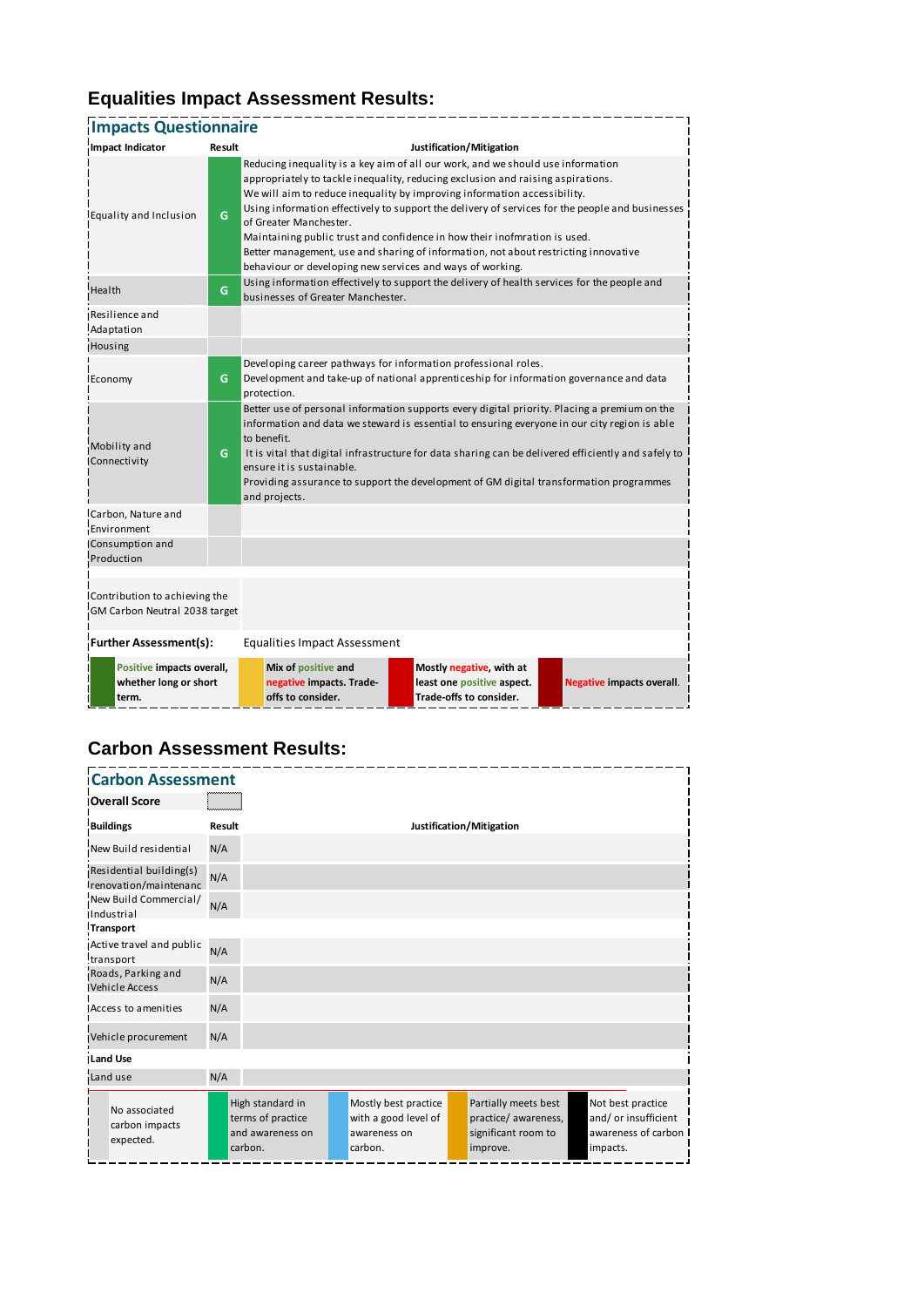#### **Risk Management:**

With an ambitious agenda around digital and economic growth via innovation and data driven industry the use of data presents risks which need to be fully understood and considered at the political level. This serves to support and provide assurance that those agendas are being appropriately supported and subject to the right level of scrutiny on these key issues. The political landscape around regulation and use of information and data is a rapidly changing one. Greater Manchester in a good position to have a collective political voice, building on decades of good practice in shaping the appropriate use of information and data to support the GM city region.

Used badly, data could harm people or communities, or have its overwhelming benefits overshadowed by public mistrust. Equally, reluctance to securely share and use data undermines the performance of public services and risks causing harm by missing opportunities to help those most in need.

## **Legal Considerations:**

Compliance with the Data Protection Act and UK General Data Protection Regulations (GDPR), including management of data security incidents and individual rights compliance.

## **Financial Consequences – Revenue:**

Increase in staffing budget costs across GMCA and TfGM in implementing a team structure to support the delivery of work with districts, health and care and across the city region.

# **Financial Consequences – Capital:**

None.

## **Number of attachments to the report: 1**

Draft Greater Manchester Information Strategy

**Comments/recommendations from Overview & Scrutiny Committee** N/A.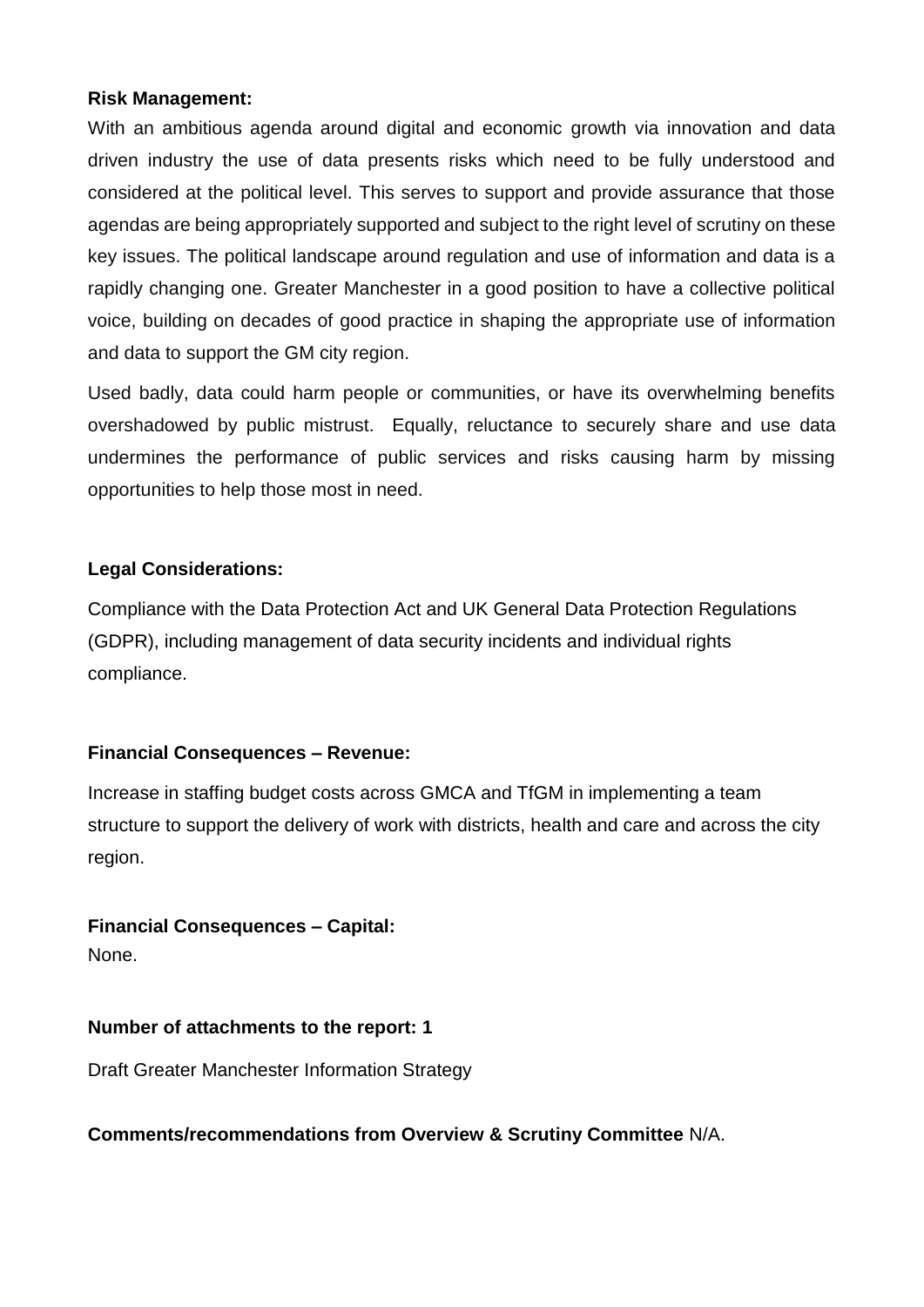# **BACKGROUND PAPERS:**

'Attitudes to data and information sharing for public benefit', Greater Manchester

Combined Authority, July 2018

| <b>TRACKING/PROCESS</b>                                              |                                |     |     |
|----------------------------------------------------------------------|--------------------------------|-----|-----|
| Does this report relate to a major strategic decision, as set out in |                                |     | Yes |
| the GMCA Constitution                                                |                                |     |     |
|                                                                      |                                |     |     |
|                                                                      |                                |     |     |
| <b>EXEMPTION FROM CALL IN</b>                                        |                                |     |     |
| Are there any aspects in this report which                           |                                | N/A |     |
| means it should be considered to be                                  |                                |     |     |
| exempt from call in by the relevant Scrutiny                         |                                |     |     |
| Committee on the grounds of urgency?                                 |                                |     |     |
| <b>GM Transport Committee</b>                                        | <b>Overview &amp; Scrutiny</b> |     |     |
| Committee                                                            |                                |     |     |
| N/A<br>N/A                                                           |                                |     |     |
|                                                                      |                                |     |     |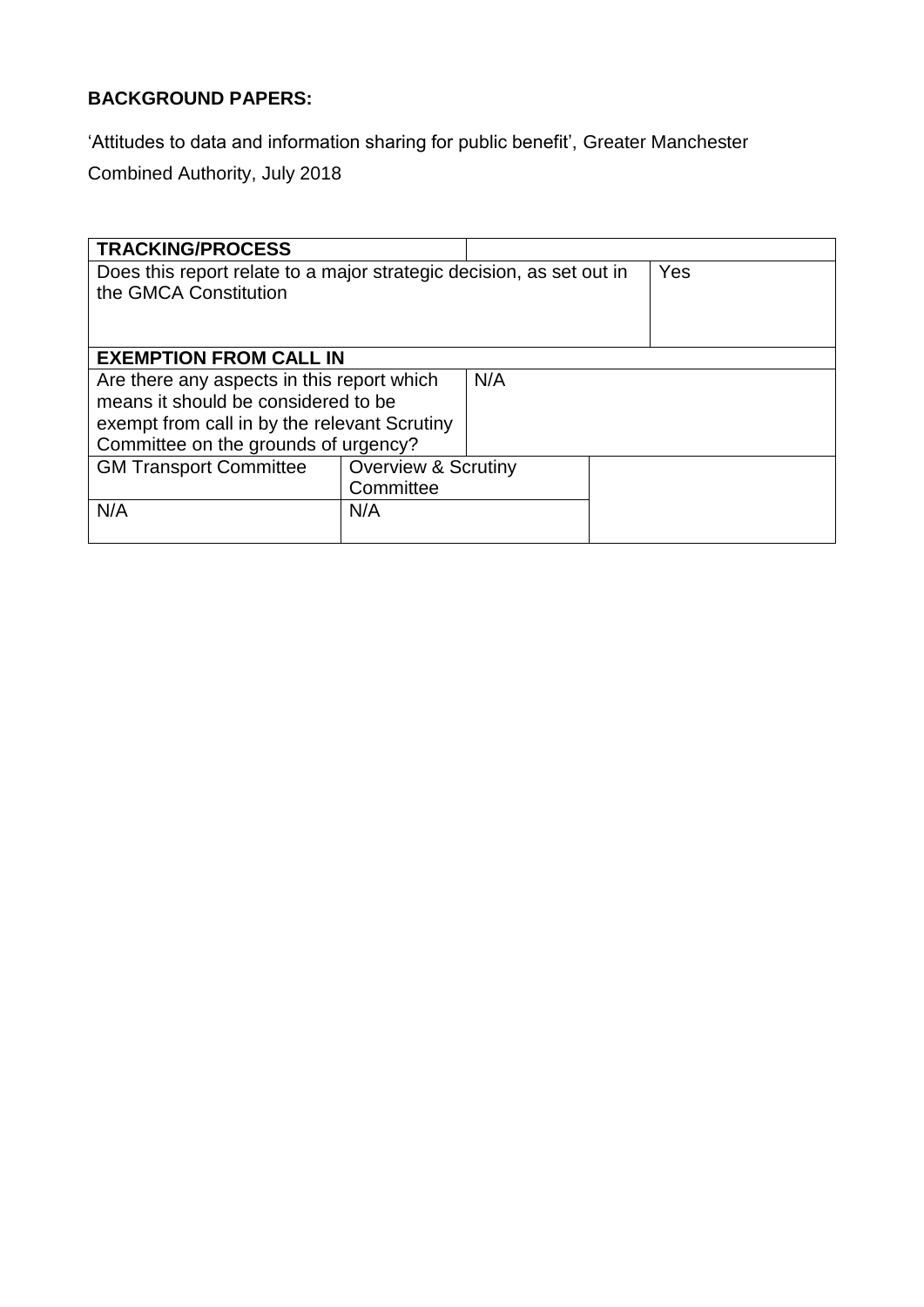### **1. BACKGROUND**

- 1.1 Every day, 2.5 quintillion bytes of new data are produced. This information is managed, shared and used by billions of people and millions of organisations all across the world. Through this connected information ecosystem, people can make better decisions, develop new products and services, and live lives that they have reason to value. But we must also be wary of the harms – intended or unintended – from an information ecosystem that does not act responsibly, ethically, inclusively, and legally.
- 1.2 In the UK, the right to respect for private and family life in the Human Rights Act 1998 means that *e*veryone has the right to respect for their private and family life, their home and their correspondence. The Data Protection Act 2018 controls how personal information is used by organisations, businesses or the government. Data ethics relates to practice around how data is collected, used and shared. It is especially relevant when data activities have the potential to impact people and society, bridging the gap between legal compliance and public acceptability.
- 1.3 Information and data is central to all our work in Greater Manchester. A shared GM operating model that treats information and data as a valuable asset is vital to deliver our ambitions for public services and digital innovation. Demonstrating good Information governance and management is an enabler for information sharing across organisations, deriving value and insight from information and data and supporting innovation in technological advancements. It builds strong foundations on which organisations can develop their information eco systems and build confidence within their workforce and develop trust with the public.
- 1.4 Information governance refers to the management of information at an organisational level. Compliance with the Data Protection Act and UK General Data Protection Regulations are important elements of a wider framework that includes data collection and use, transparency, contracts and agreements, records management, business useful data, DPIA, individual rights, training and awareness, policies and procedures.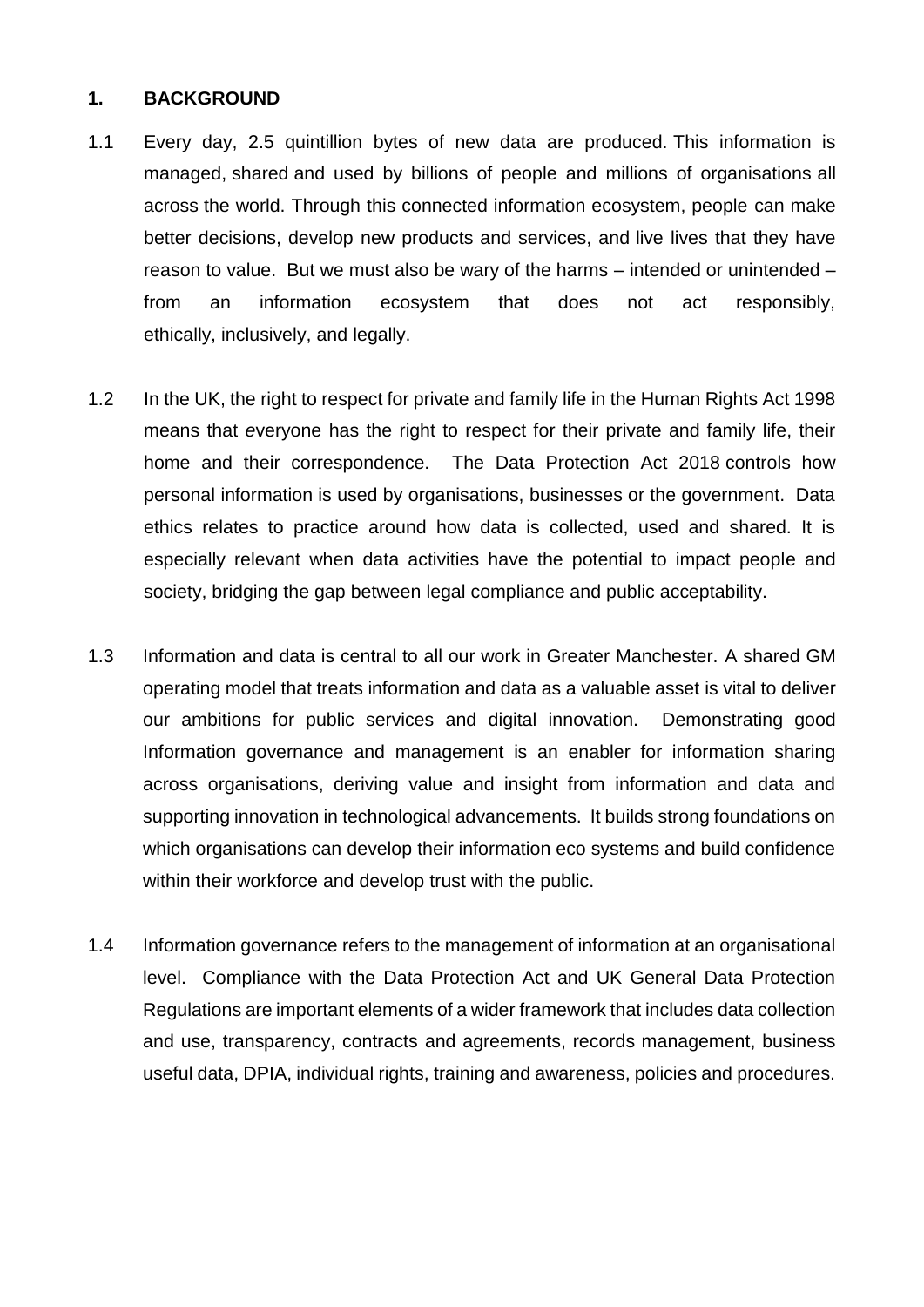- 1.5 The Government's consultation on a National Data Strategy<sup>1</sup> in 2020 stated that data sharing is fundamental to effective government and the running of public services but not an end in itself. Data needs to be shared to drive improvements in service delivery and benefit citizens. For this to happen sustainably and effectively, public trust in the way data is shared and used is vital. Without such trust, the government and wider public sector risks losing society's consent, setting back innovation as well as the smooth running of public services. Maximising the benefits of data driven technology therefore requires a solid foundation of societal approval.
- 1.6 In July 2020, the Centre for Data Ethics and Innovation (CDEI) published its report on 'Addressing trust in public sector data use'<sup>2</sup> . The report highlighted a number of barriers to data sharing: legal; technical; and cultural. These barriers are reinforced by low public awareness of data sharing and an absence of a developed understanding of public acceptability, both of which give rise to an environment of 'tenuous trust'. This uncertainty hinders the progression of projects that could be of huge societal benefit. The GMCA's 'Attitudes to data and information sharing for public benefit' in 2018, highlighted variable levels of public trust and support for data sharing and privacy concerns in Greater Manchester.
- 1.7 It is important to note that Greater Manchester is a leading region in the area of information governance, for example:
	- Leading a National IG and Data Protection Practitioner apprenticeship due for formal approval in July 2021.
	- Leading on development of a city region ethics approach to innovation with the Centre for Data Ethics and Innovation (CDEI).
	- Led development of a new Digital Data Protection Impact Assessment tool (Dapian), shortlisted for a 2020 iNetwork Innovation Award and winner of a 2021 Digital Leaders Impact Award for Trust, Ethics & Privacy.
	- The First Combined Authority to achieve NHS Data Security and Protection Standards to enable Covid-19 data sharing in 2020.

1

<sup>1</sup> [UK National Data Strategy -](https://www.gov.uk/government/publications/uk-national-data-strategy) GOV.UK (www.gov.uk)

<sup>&</sup>lt;sup>2</sup> [CDEI publishes its first report on public sector data sharing -](https://www.gov.uk/government/publications/cdei-publishes-its-first-report-on-public-sector-data-sharing) GOV.UK (www.gov.uk)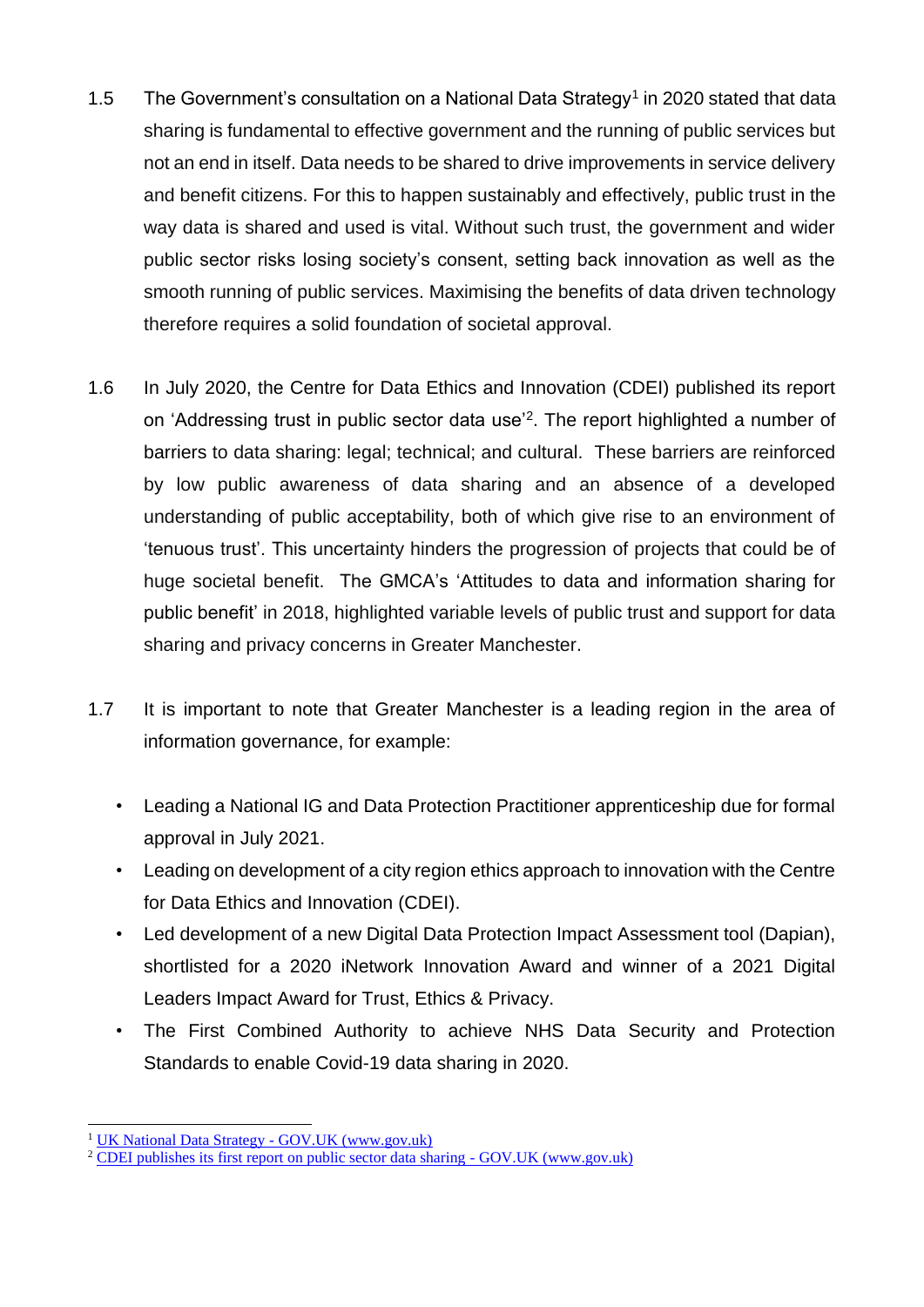• Recognised by other cities as good practice in GM's Covid-19 Data Sharing guidance.

# **2. THE DRAFT GREATER MANCHESTER INFORMATION STRATEGY**

- 2.1 Better use, management and sharing of information is an enabler for the delivery of the Greater Manchester Strategy. An Information Strategy will provide a cohesive ambition underpinned by a delivery plan to supporting ambitions around understanding and improving equality, ethical service delivery, and productivity.
- 2.2 The vision of the GM Information strategy is to:

*'create a better information ecosystem that realises the full potential of information; manages, shares, and uses information responsibly; helps to tackle our most serious challenges; and supports GM's wider ambitions'*.

- 2.3 The vision is supported by information principles, to guide our work:
	- Doing the right things with information
	- Valuing information
	- Information-led decision-making
	- Reducing inequality
	- Forging strong relationships
	- Building trust and confidence
	- Fostering a culture of openness
	- Empowering the workforce
	- Connecting our work
	- Doing things differently
- 2.4 The draft GM Information Strategy has six missions: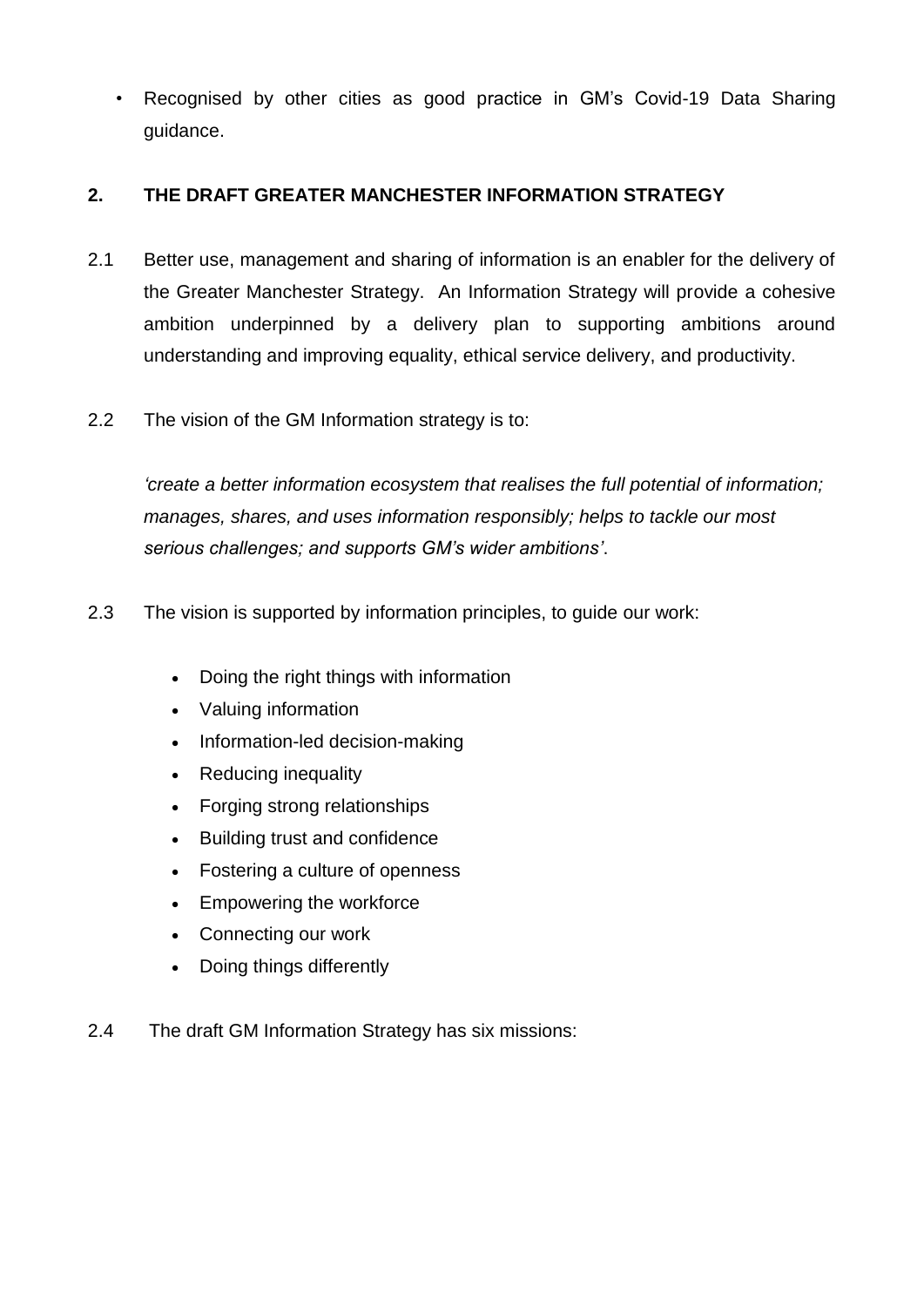- Create an information governance framework for Greater Manchester that acts together as one<sup>3</sup>.
- Develop and implement the tools, infrastructure and standards needed to manage and use information properly.
- Foster trust between the people, communities, and businesses of Greater Manchester through greater transparency.
- Promote and maintain the responsible and ethical use of information.
- Enhance the skills, capabilities and behaviours for good information management.
- Establish an inclusive and proactive governance framework to drive the strategy.
- 2.5 Extensive consultation and engagement for the development of the draft Strategy has been carried out since late 2019, overseen by the GM Information Board (see appendix 1).

# **4. PARTNERSHIP GOVERNANCE**

- 4.1 The Chair of the Wider Leadership Team has previously appointed the Chief Executive of Wigan Council to lead and have oversight of the development of the GM Information Strategy. As a consequence, the Greater Manchester Information Board, an advisory group which co-ordinates partnership activity around the GM Information Strategy, is now chaired by Alison Mckenzie-Folan.
- 4.2 In its terms of reference, the principal role of the GM Information Board is to enable the delivery of the Greater Manchester Strategy through improved information sharing. To support this, its role is to develop a strategy to improve information strategy for delivery of the city region's ambitions and progress it through delivery, identifying and prioritising resources and opportunities.
- 4.3 Current partnership governance to deliver the GM Information Strategy is as follows:

<sup>1</sup> <sup>3</sup> This mission recognises that in information legislation GM organisations are separate legal entities but refers to how with consistent practices, collaboration and shared tools we can foster and support joint decision-making.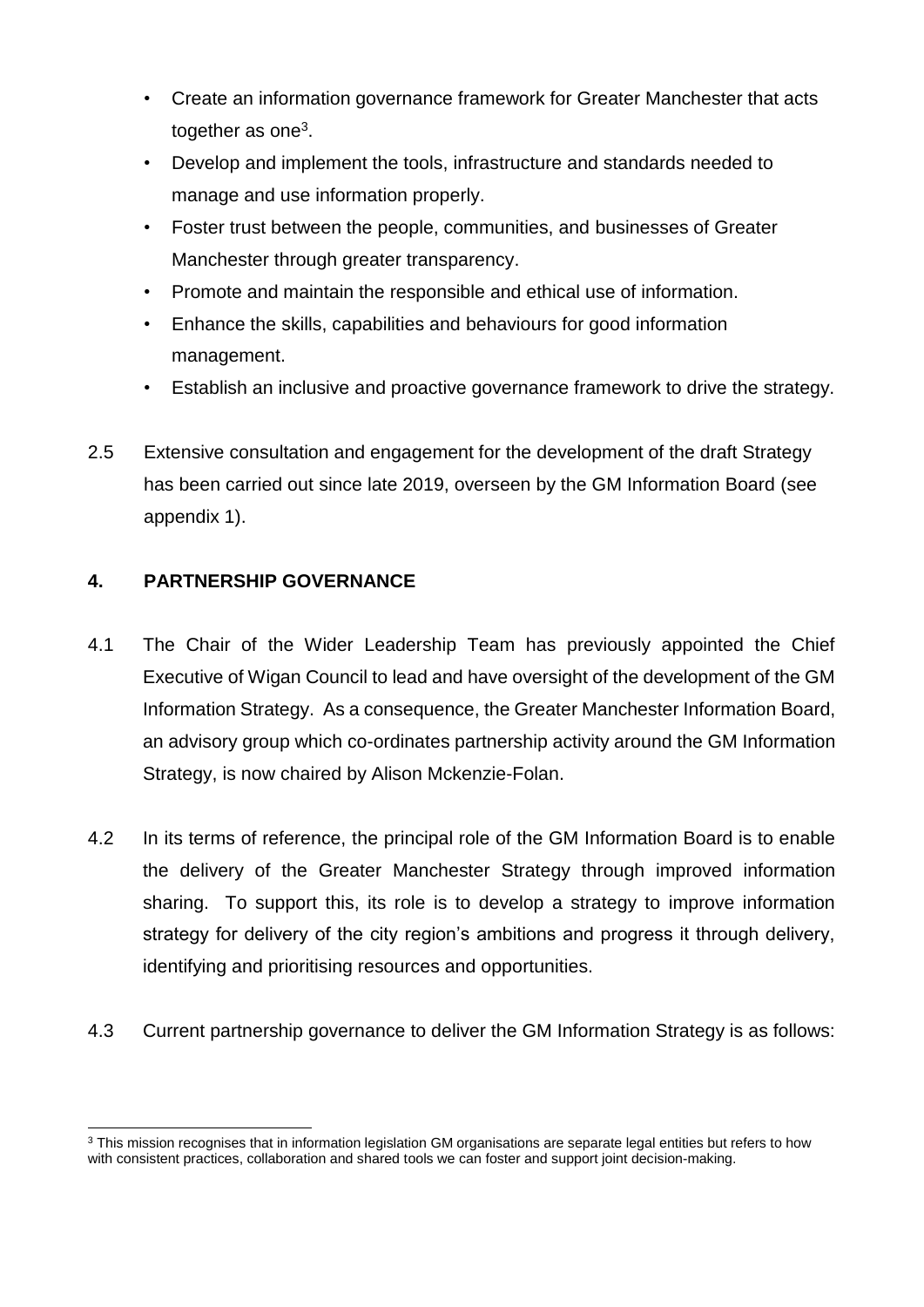

- 4.4 The GM Information Board terms of reference are attached as Appendix 2.
- 4.5 Now that the Strategy has been prepared it is considered important and helpful to have political leadership and it is therefore proposed that Cllr Martyn Cox is appointed as the Combined Authority lead member for the Strategy.

## **5. RECOMMENDATIONS**

- 5.1 The GMCA is requested to:
	- Approve the Greater Manchester Information Strategy.
	- Agree a lead Combined Authority Member (Cllr Martyn Cox) and Chief Executive (Alison McKenzie-Folan) to lead and oversee implementation of the GM Information Strategy.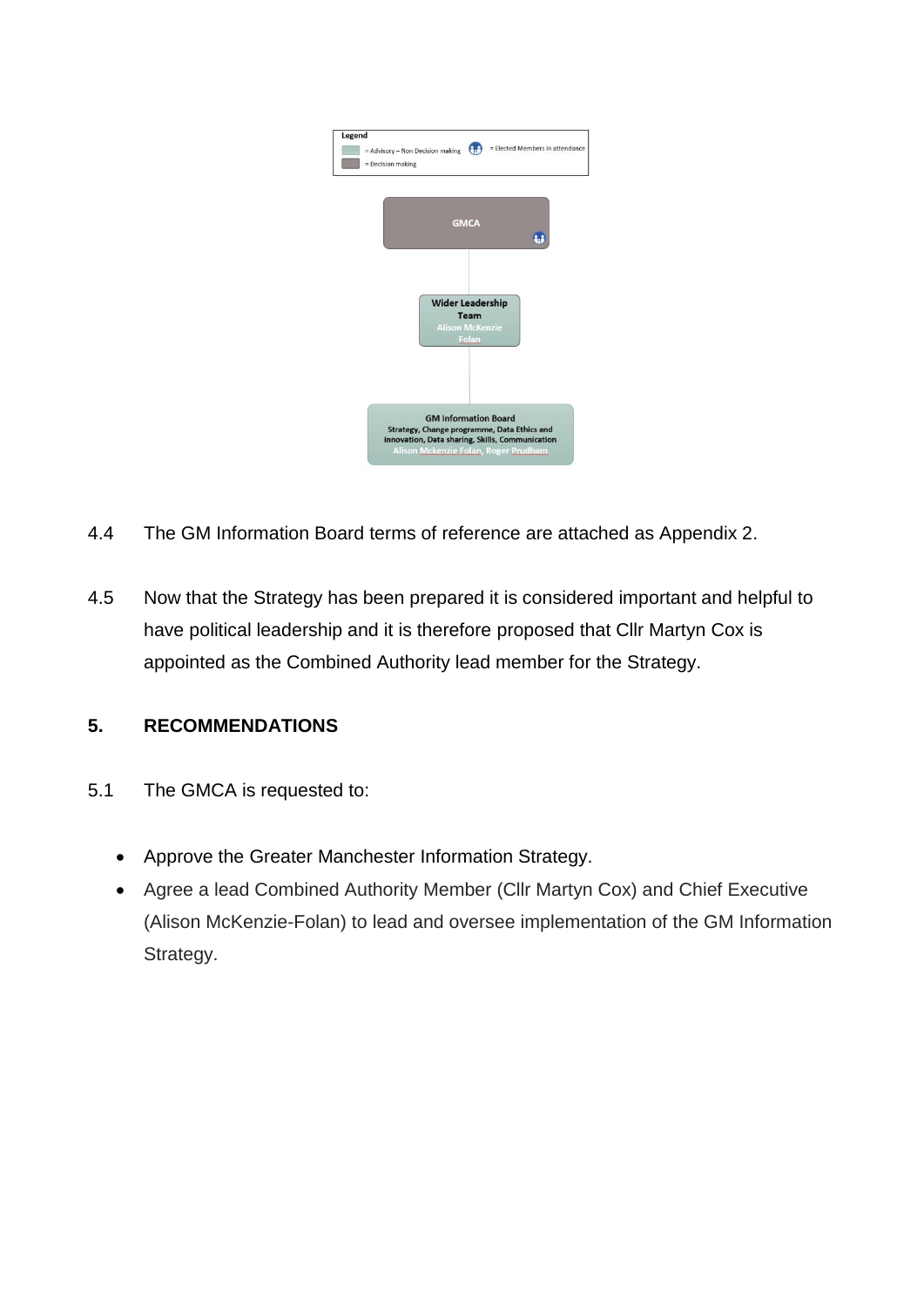#### **Appendix 1 – Summary of GM Information Strategy stakeholder engagement**

October 2018 – First meeting of GM Information Board.

February 2019 – GM Information stakeholder workshop.

July 2019 – Draft vision and principles agreed by GM Information Board.

July 2019 - Greater Manchester HRD Forum - Greater Manchester Information Strategy and Framework

September 2019 – First draft GM Information Strategy circulated to GM stakeholders.

September 2019 - Presentation/QA AGMA Heads of Procurement Group re: Greater Manchester Information Strategy and Framework

April-May 2020 – Stakeholder feedback collated and reviewed.

June 2020 – Second draft GM Information Strategy presented to GM Information Board.

Sept-Oct 2020 – Engagement sessions with VCSE, Housing Providers and Digital Strategy.

February 2021 – Third draft GM Information Strategy presented to GM Information Board.

June 2021 – GMCA and GM local authorities socialisation.

July 2021 – Final draft GM Information Strategy presented to GM Information Board.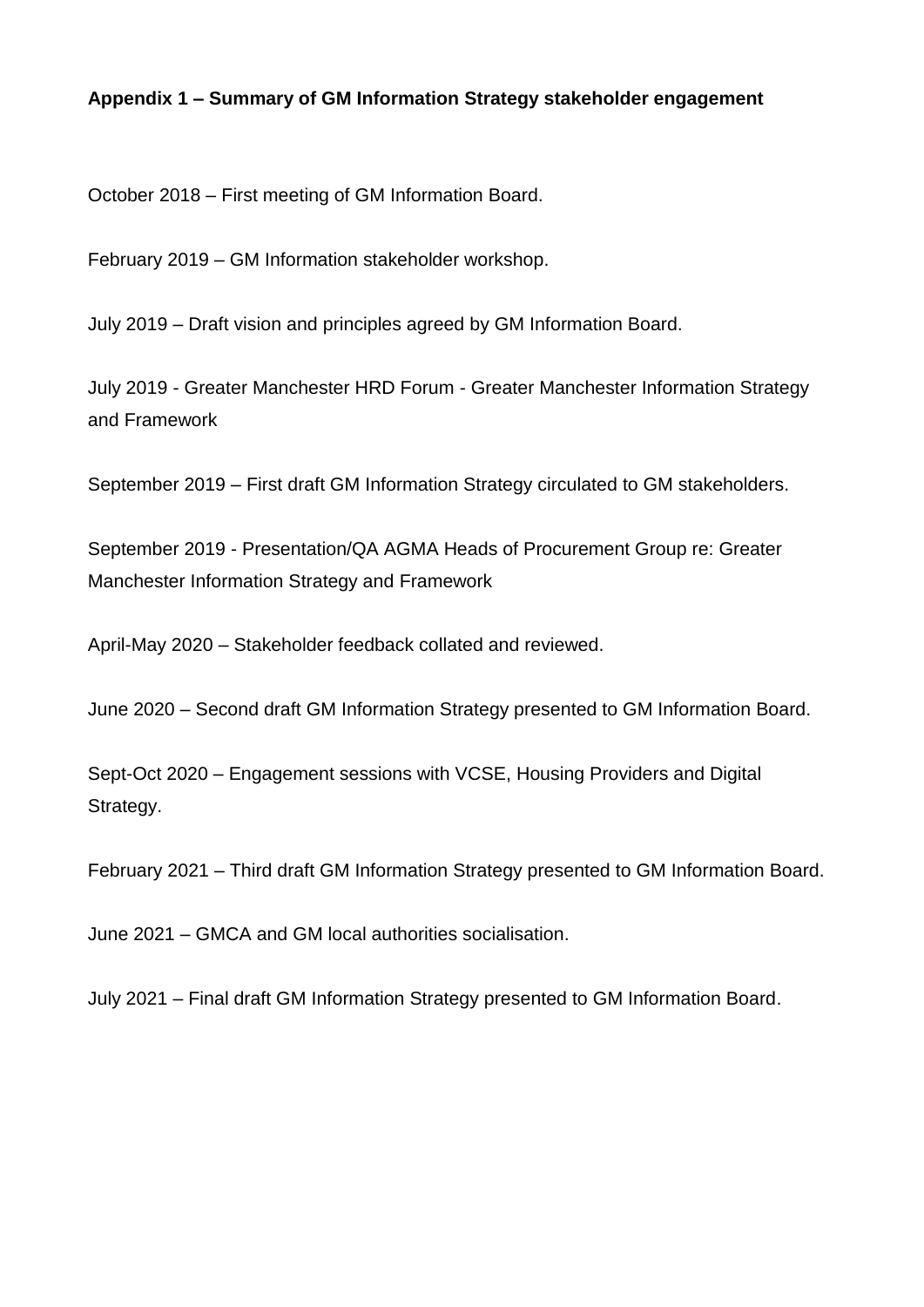# **Appendix 2 – GM Information Board Terms of Reference**

#### **Draft Terms of Reference: GM Information Board**

| Chair:          | Alison Mckenzie-Folan, Chief Executive of Wigan Council.                                |
|-----------------|-----------------------------------------------------------------------------------------|
|                 | <b>Deputy Chair:</b> Dr Roger Prudham, Clinical Director at Pennine Acute and Caldicott |
|                 | Guardian.                                                                               |
| <b>SRO:</b>     | Phillipa Nazari, Assistant Director IG and Data Protection Officer, GMCA.               |
| <b>Purpose:</b> | Strategic oversight and coordination of the GM system approach to better                |
|                 | use of information and data through consistent principles and standards                 |
|                 | with regards of Information Governance and Data Sharing.                                |

| <b>Version</b> | Date approved | Bv                          |
|----------------|---------------|-----------------------------|
| v2.0           | 22/11/2022    | <b>GM Information Board</b> |

#### **1 Context**

- 1.1 The Greater Manchester Strategy sets out the vision for Greater Manchester to make the city region one of the best places in the world to grow up, get on and grow old.
- 1.2 Information and data is a vital resource, not just for Greater Manchester's needs today but those of future generations. In a digital age in which control of the information and data economy has steadily become consolidated, valuing the information and data we steward is essential to ensuring everyone in our city region is able to benefit from this valuable resource. This is reinforced by the data protection legislation that requires accountability for organisations and the transparency rights of individuals – our residents have the right to know what is happening with their information at levels of granularity not before obligated.
- 1.3 A shared understanding of the landscape that governs how information and data is used – and the fundamental context of human rights in which it is set – is vital if public, private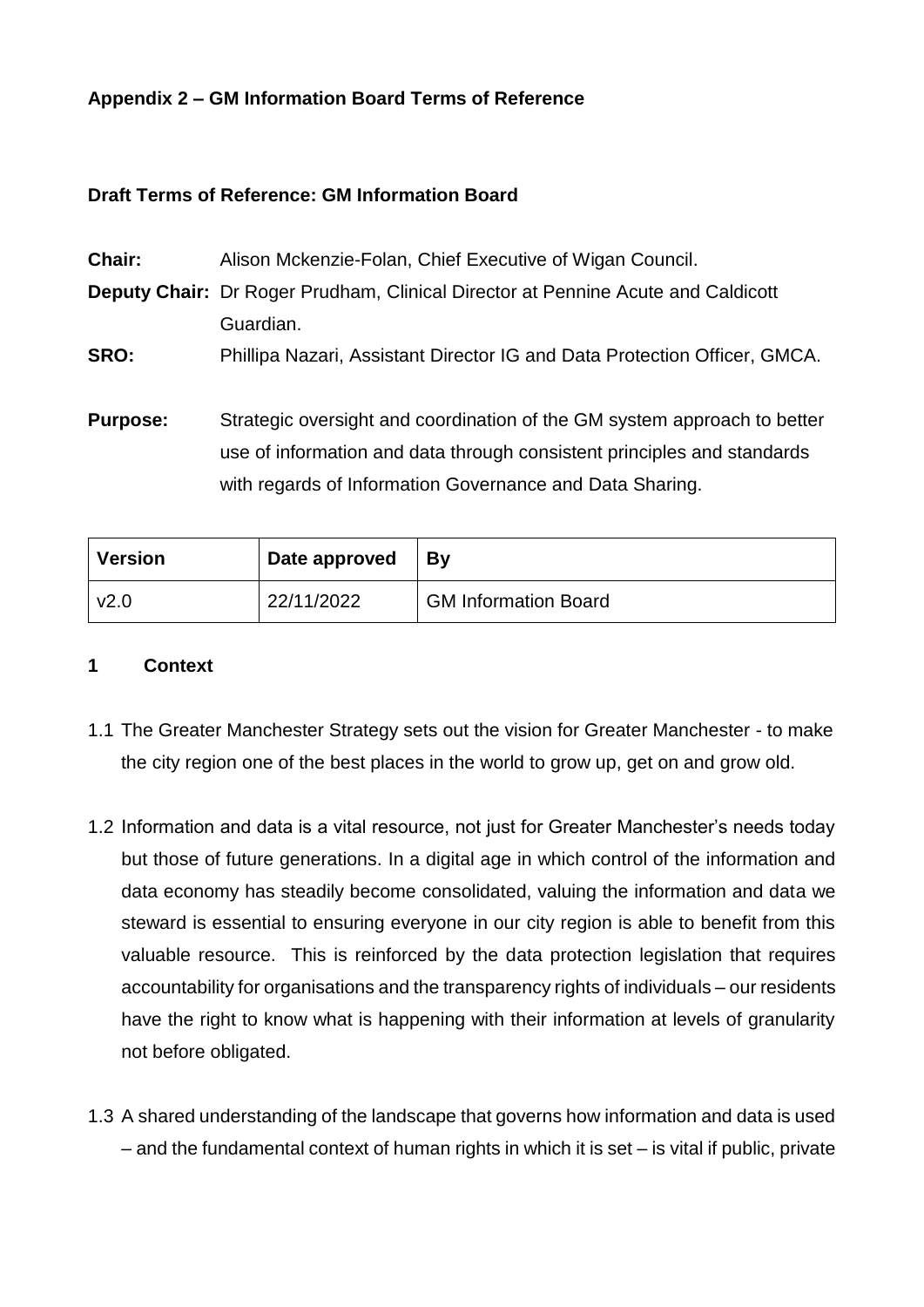and voluntary sectors collaborate are to transform services safely. Of equal importance is developing an evidence-based, ethical approach – because we will only secure the trust and confidence of our citizens if they are able to see that we are doing the right things with their information and data.

### **2 Purpose**

2.1 The principal role of the GM Information Board is to develop and deliver an information strategy to enable the city region's ambitions. The Board will lead and drive work to 'create a better information ecosystem that realises the full potential of information; manages, shares, and uses information responsibly; helps to tackle our most serious challenges; and supports GM's wider ambitions'.

2.2 In practice this means:

- Creating an information governance framework for Greater Manchester that acts together as one.
- Developing and implementing the tools needed to manage and use information safely, responsibly and ethically.
- Putting in place the infrastructure needed to effectively manage and share information.
- Promoting and maintaining the responsible and ethical use of information.
- Enhancing the skills, capabilities and behaviours for good information management.
- Establishing an inclusive and proactive governance framework to drive the strategy.

## **3 Roles and Responsibilities**

3.1 The GM Information Board will: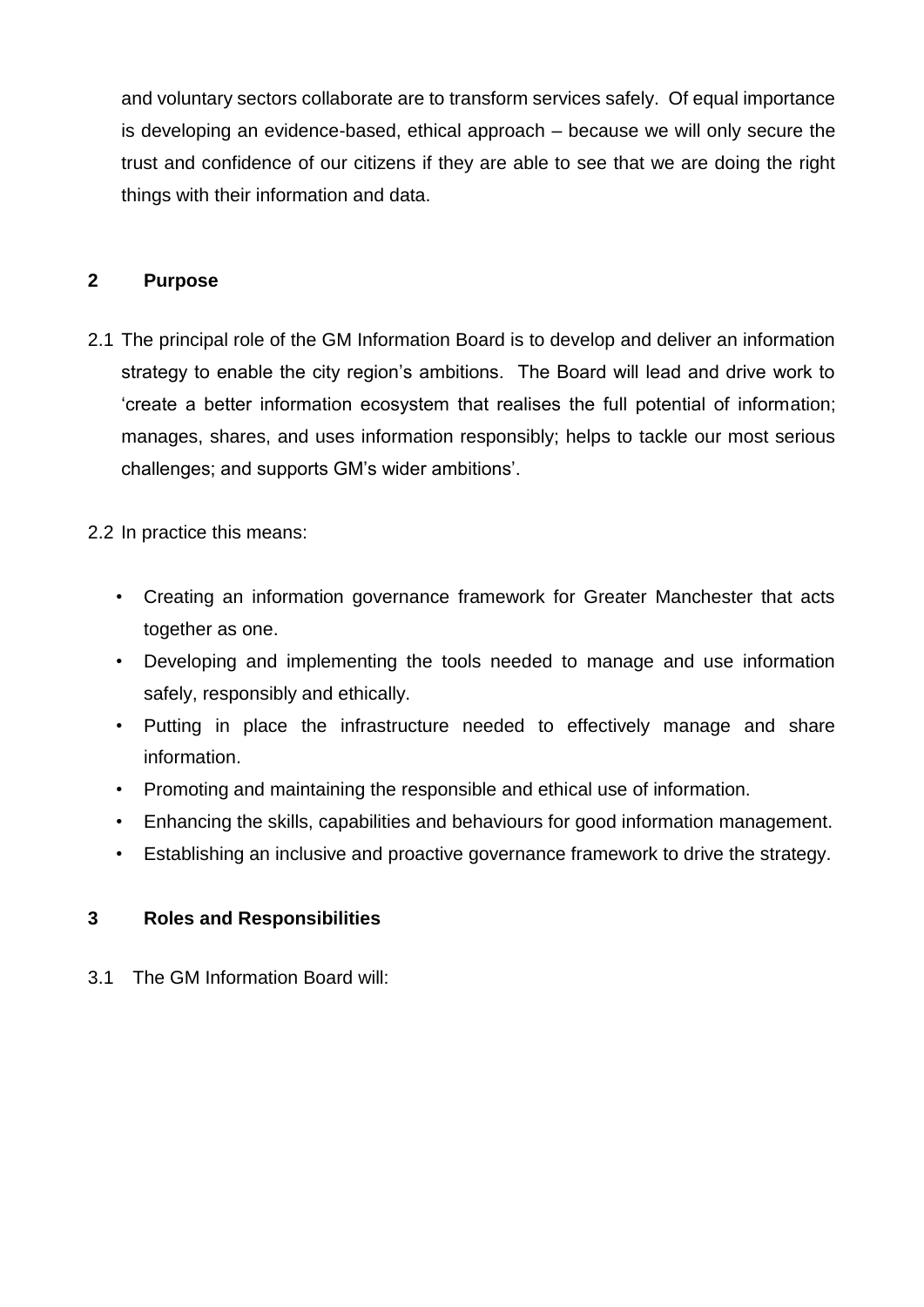- Provide system leadership across GM to improve how information is shared to support the GM system in all its ambitions.
- Support and provide direction to the development of a strategic information sharing approach across GM programmes.
- Set the high-level roadmap and milestones for a delivery programme.
- Identify gaps, opportunities and priorities that require action including joint working, additional resourcing, funding opportunities and investment or other activity to deliver the GM Information Strategy.
- Identify any specific strategic concerns or threats to delivery.
- Provide a forum for key stakeholders from Greater Manchester to identify opportunities for activities to be aligned or connected across the city region and beyond, actively bringing the power of their networks to support GM Information Sharing.

#### **Relationships with other groups and boards**

4.1 The following diagram summarises GM Information and Data Sharing governance arrangements and relationships between the Delivery Executive and other groups:

| Advisory - Non Decision making<br><b>Information Strategy governance</b>                                                                                                                                                                                                                                                                                                                                                                                                                                                                                                                                                                                                                                         |                                                                                                                                                                                                                                                                                                                                                                                                    |
|------------------------------------------------------------------------------------------------------------------------------------------------------------------------------------------------------------------------------------------------------------------------------------------------------------------------------------------------------------------------------------------------------------------------------------------------------------------------------------------------------------------------------------------------------------------------------------------------------------------------------------------------------------------------------------------------------------------|----------------------------------------------------------------------------------------------------------------------------------------------------------------------------------------------------------------------------------------------------------------------------------------------------------------------------------------------------------------------------------------------------|
| Legend<br>= Elected Members in attendance<br>m<br>= Advisory - Non Decision making<br>= Decision making<br>$\bullet$<br><b>GMCA</b><br><b>GM Information Board</b><br><b>Wider Leadership</b><br>(Programme Delivery Executive?)<br><b>Team</b><br>Strategy, Change programme, Data Ethics and<br><b>Alison McKenzie</b><br>innovation, Data sharing, Skills, Communication<br>Folan<br>Alison Mckenzie Folan, Roger Prudham<br><b>Open Data</b><br>Information<br><b>GM Data Ethics</b><br><b>IG Digital Assurance</b><br><b>Strategy Delivery</b><br>programme<br>projects<br>Group<br>(LDR deliverables)<br>Group<br>(CDEI phase 2)<br><b>Phillipa Nazari</b><br><b>TBC</b><br>Phillipa Nazari,<br><b>TBC</b> | <b>GMCA Portfolio links</b><br>Reform<br><b>Digital</b><br><b>Work and Skills</b><br><b>Health</b><br><b>Transport</b><br>Plus relevant others<br><b>Delivery Co-ordination</b><br><b>GM Analysts Network</b><br><b>GM Cyber Advisory</b><br>Group<br><b>Chief Legal Officers</b><br><b>VCSE IG Forum</b><br><b>GM LA IG Group</b><br><b>GM Housing Providers</b><br>Data and IG<br><b>GMIGG-I</b> |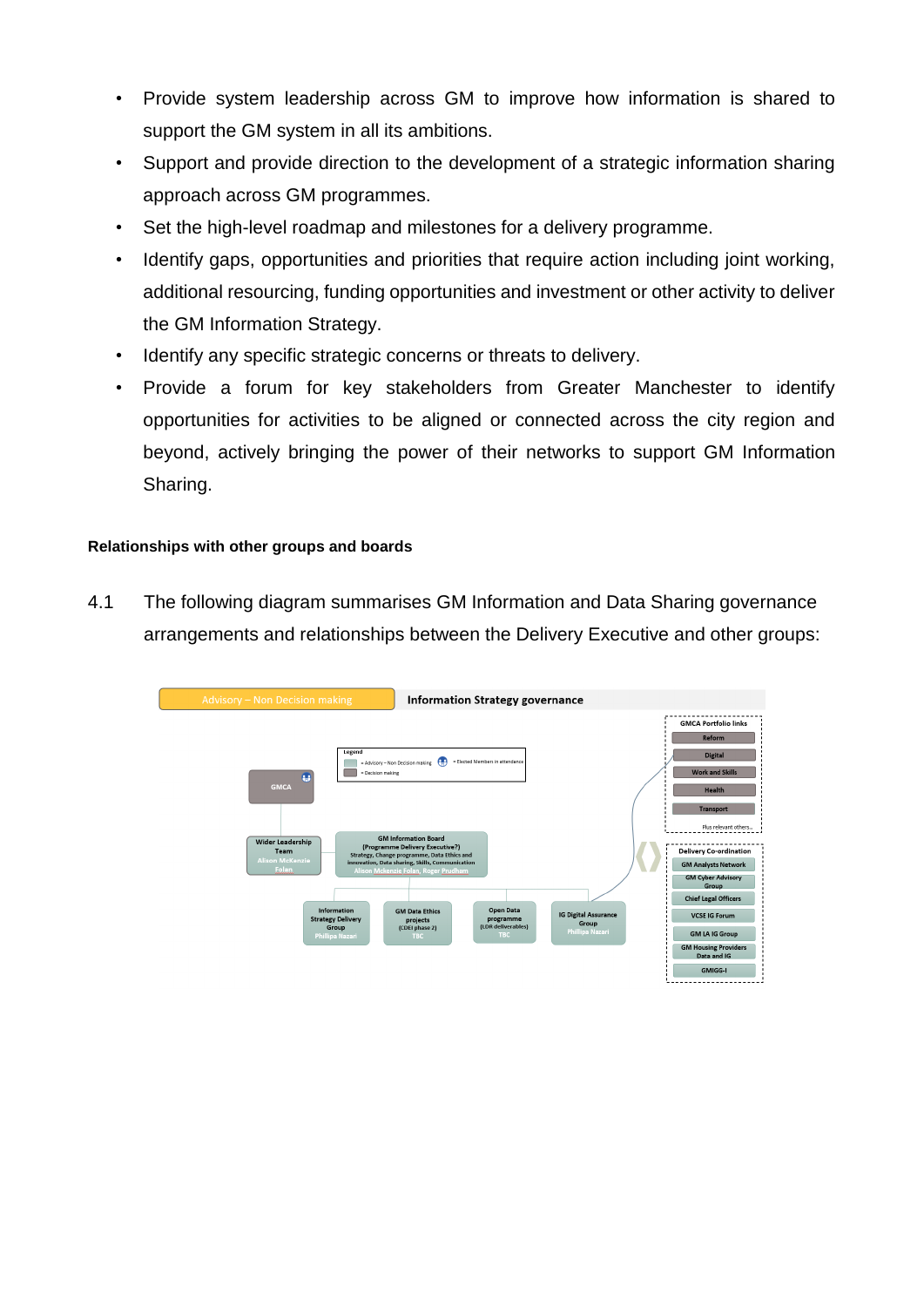# **5 Accountability**

5.1 The GM Information Board is accountable to the GM Wider Leadership Team, provides a city region an advisory function and create opportunities and links across the GM system.

# **6. Ways of Working**

- 6.1 The following ways of working are agreed:
	- The Chair may invite guests appropriate for the agenda.
	- Any member of the Board may propose an agenda item for consideration with a minimum of a fortnight's notice. In addition, there will be a standing "Any Other Business" item on the agenda for brief items to be raised.
	- Recorded actions of the meeting will be distributed to all Board Members.
	- A quorum of at least four Board Members is required to agree decisions and actions at a Board Meeting.
	- Decisions require the support of the majority of meeting attendees.

## **7 Meeting dates**

7.1 The GM Information Board will meet bi-monthly with dates set 12 months in advance. Additional meetings may be requested by the Chair during intense periods of activity.

## **8 Membership**

- **Chair:** Alison Mckenzie Folan, Chief Executive of Wigan Council.
- **Deputy Chair:** Dr Roger Prudham, Clinical Director at Pennine Acute and Caldicott Guardian.
- **SRO:** Phillipa Nazari, Assistant Director IG and Data Protection Officer, GMCA and TfGM.